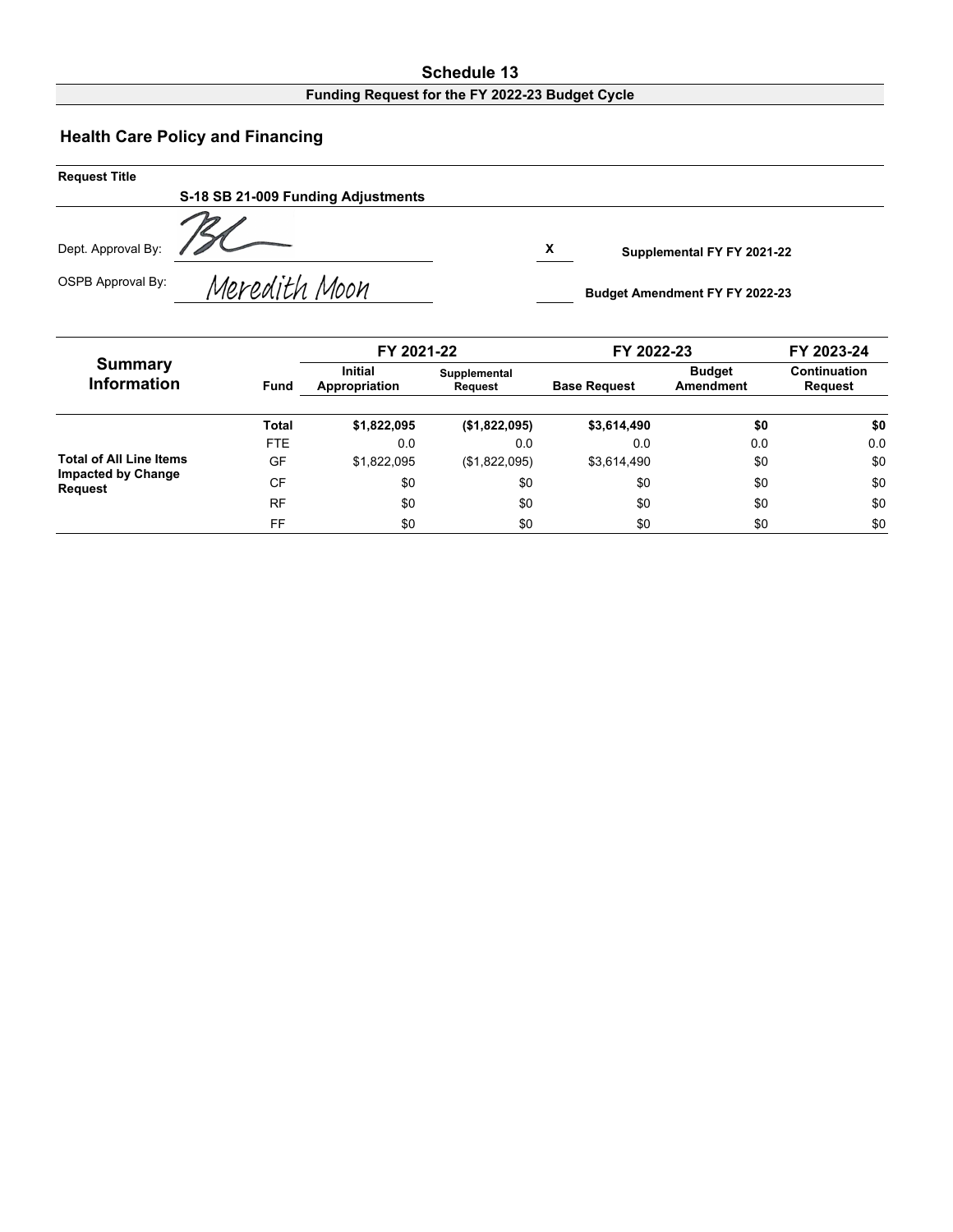|                                                               |              | FY 2021-22                      |                         | FY 2022-23          |                            | FY 2023-24                            |
|---------------------------------------------------------------|--------------|---------------------------------|-------------------------|---------------------|----------------------------|---------------------------------------|
| Line Item<br><b>Information</b>                               | Fund         | <b>Initial</b><br>Appropriation | Supplemental<br>Request | <b>Base Request</b> | <b>Budget</b><br>Amendment | <b>Continuation</b><br><b>Request</b> |
| 06. Other Medical Services - Reproductive Health Care Program |              |                                 |                         |                     |                            |                                       |
|                                                               | <b>Total</b> | \$1,822,095                     | (\$1,822,095)           | \$3,614,490         | \$0                        | \$0                                   |
|                                                               | <b>FTE</b>   | 0.0                             | 0.0                     | 0.0                 | 0.0                        | 0.0                                   |
|                                                               | GF           | \$1,822,095                     | (\$1,822,095)           | \$3,614,490         | \$0                        | \$0                                   |
|                                                               | <b>CF</b>    | \$0                             | \$0                     | \$0                 | \$0                        | \$0                                   |
|                                                               | <b>RF</b>    | \$0                             | \$0                     | \$0                 | \$0                        | \$0                                   |
|                                                               | <b>FF</b>    | \$0                             | \$0                     | \$0                 | \$0                        | \$0                                   |

| <b>Auxiliary Data</b>        |                                                                |                                                         |      |  |  |  |  |  |  |  |
|------------------------------|----------------------------------------------------------------|---------------------------------------------------------|------|--|--|--|--|--|--|--|
| <b>Requires Legislation?</b> | NO.                                                            |                                                         |      |  |  |  |  |  |  |  |
| <b>Type of Request?</b>      | Health Care Policy and Financing<br><b>Prioritized Request</b> | Interagency Approval or<br><b>Related Schedule 13s:</b> | None |  |  |  |  |  |  |  |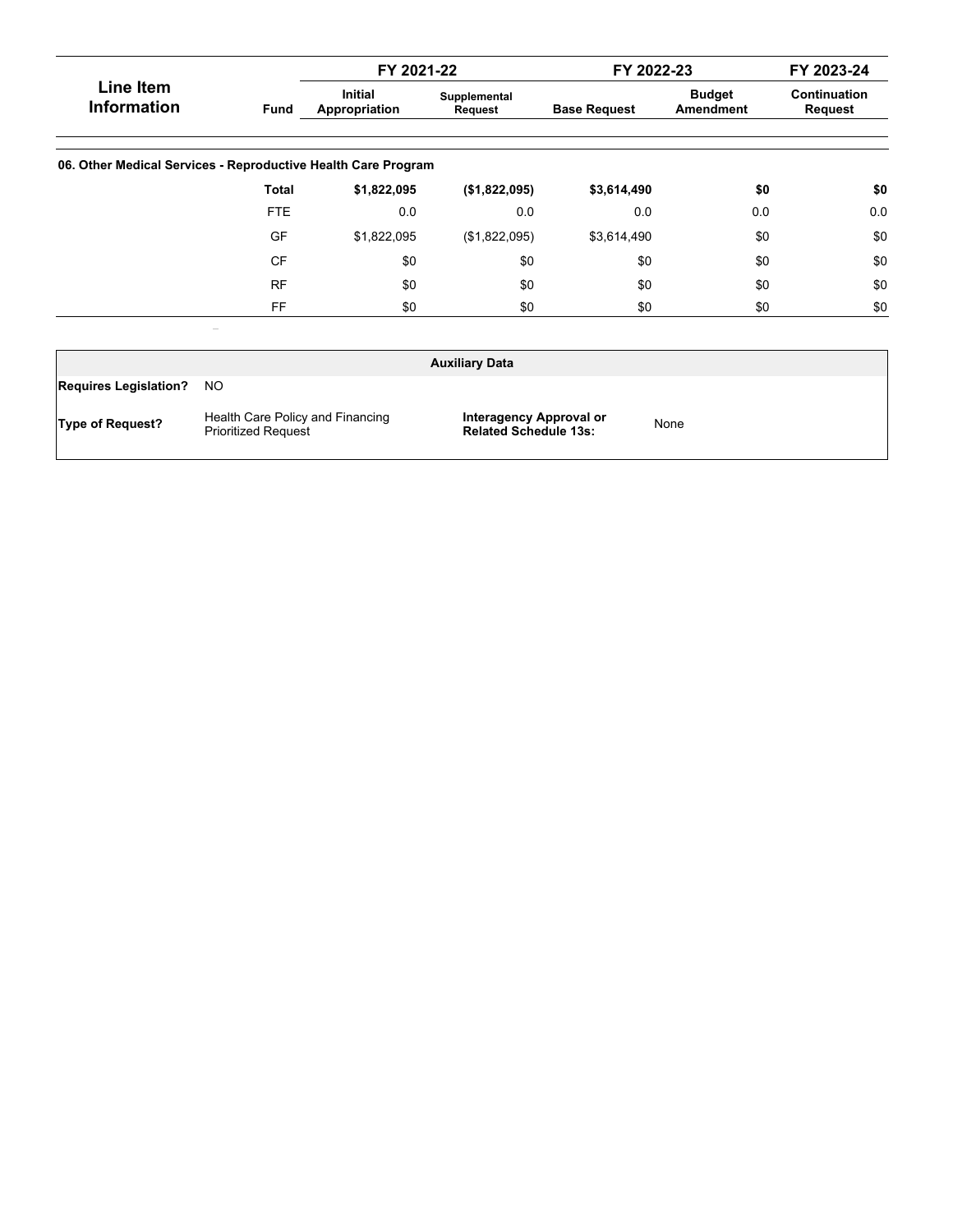Department of Health Care Policy & Financing **Jared Polis**

FY 2022-23 Funding Request

January 3, 2022



Governor

**Kim Bimestefer** Executive Director

### **Department Priority: S-18 Request Detail: Undocumented Reproductive Health Care Program (SB 21-009)**

| Summary of Funding Change for FY 2021-22 |                             |                       |                              |  |  |  |  |  |
|------------------------------------------|-----------------------------|-----------------------|------------------------------|--|--|--|--|--|
|                                          |                             |                       | <b>Incremental Change</b>    |  |  |  |  |  |
|                                          | FY 2021-22<br>Appropriation | FY 2021-22<br>Request | FY 2022-23<br><b>Request</b> |  |  |  |  |  |
| <b>Total Funds</b>                       | \$4,125,347                 | (51, 822, 095)        | \$0                          |  |  |  |  |  |
| <b>FTE</b>                               | 3.4                         | 0.0                   | $\mathbf 0$                  |  |  |  |  |  |
| <b>General Fund</b>                      | \$4,125,347                 | (51, 822, 095)        | \$0                          |  |  |  |  |  |
| <b>Cash Funds</b>                        | \$0                         | \$0                   | \$0                          |  |  |  |  |  |
| <b>Reappropriated Funds</b>              | \$0                         | \$0                   | \$0                          |  |  |  |  |  |
| <b>Federal Funds</b>                     | \$0                         | \$0                   | \$0                          |  |  |  |  |  |

# *Summary of Request*

The Department of Health Care Policy & Financing (department) requests a decrease to the undocumented reproductive health care program established by Senate Bill 21-009, "Reproductive Health Care Program," in FY 2021-22 due to a delay in the implementation of the program. The department recognizes the importance of implementing this bill to offer critical services to this underserved population. The implementation delay is caused by a backlog of changes to the Colorado Benefits Management System (CBMS), the complexity of the necessary changes to CBMS in order for the undocumented reproductive health care program to function, and the significant time and resource requirements needed for the Public Health Emergency unwind to occur in CBMS. The department anticipates that the undocumented reproductive health care program will be available starting July 1, 2022.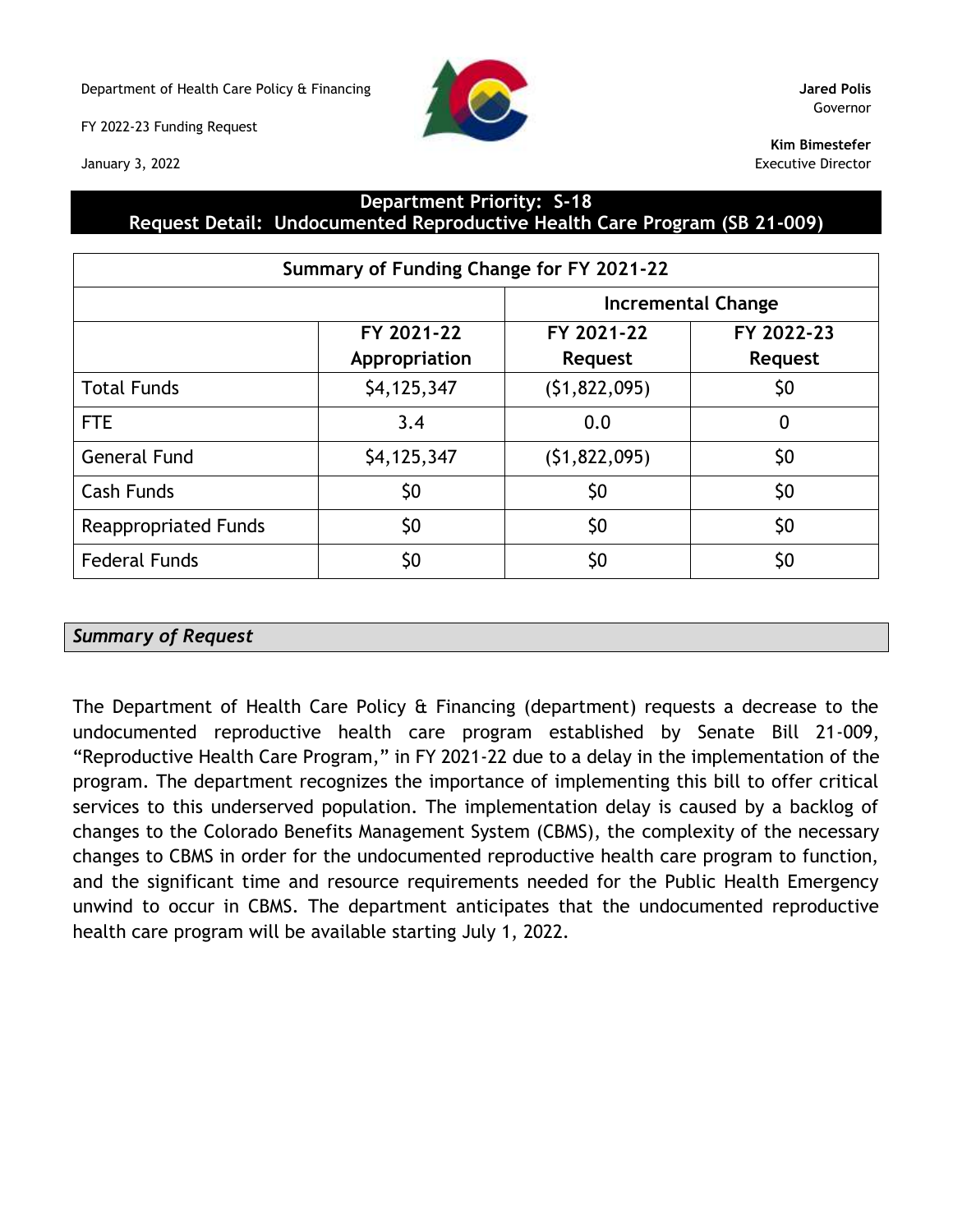## *Current Program*

The department currently covers family planning and family planning-related services for Medicaid members. These services do not require a copay if the services are focused on preventing, delaying or planning for a pregnancy, such as contraceptives or sterilization services. The department also covers family planning related drugs and does not require a copay for contraceptives and emergency contraceptives. For undocumented Coloradans, the department covers emergency services. S.B. 21-009 created a new program for individuals to receive family planning and family planning related services who are not eligible for Medicaid only because of their citizenship or immigration status. The legislation requires the program to go into effect on January 1, 2022.

#### *Problem or Opportunity*

The implementation of the undocumented reproductive health care program, as created by S.B. 21-009, is delayed due to the time required to make necessary changes to the Colorado Benefits Management System (CBMS). The department is unable to meet the January 1, 2022, statutory deadline due to the backlog and complexity of CBMS changes required. Because CBMS is a shared system with a predetermined schedule for projects, changes to the system must be negotiated and scheduled in advance. There is a limit to the number of projects that can be under construction at any given time to ensure quality and to be able to test for unintended consequences. Currently, a significant portion of the department's resources, as well as the CBMS vendor's resources, are committed to the unwinding of the Public Health Emergency (PHE). Because of the magnitude of the PHE unwind project, the timelines for other projects have been pushed out. The department anticipates the necessary changes to CBMS will be completed by June 2022 and the program will be available to eligible enrollees on July 1, 2022. The department has proactively adjusted the CBMS system build schedule to allow for the implementation of the undocumented reproductive health care program by July 1, 2022 so that it is not delayed any further. This has resulted in the implementation delay of several other existing projects.

#### *Proposed Solution*

The department requests a decrease of \$1,822,095 total funds, including a decrease of \$1,822,095 General Fund, in FY 2021-22. This request eliminates the amount appropriated for service costs associated with the program in FY 2021-22 because the program will not be available for eligible enrollees to receive services until July 1, 2022. This request does not seek to alter any other funding associated with the program or any out-year funding associated with the program. The remaining funding appropriated to the department for the current fiscal year is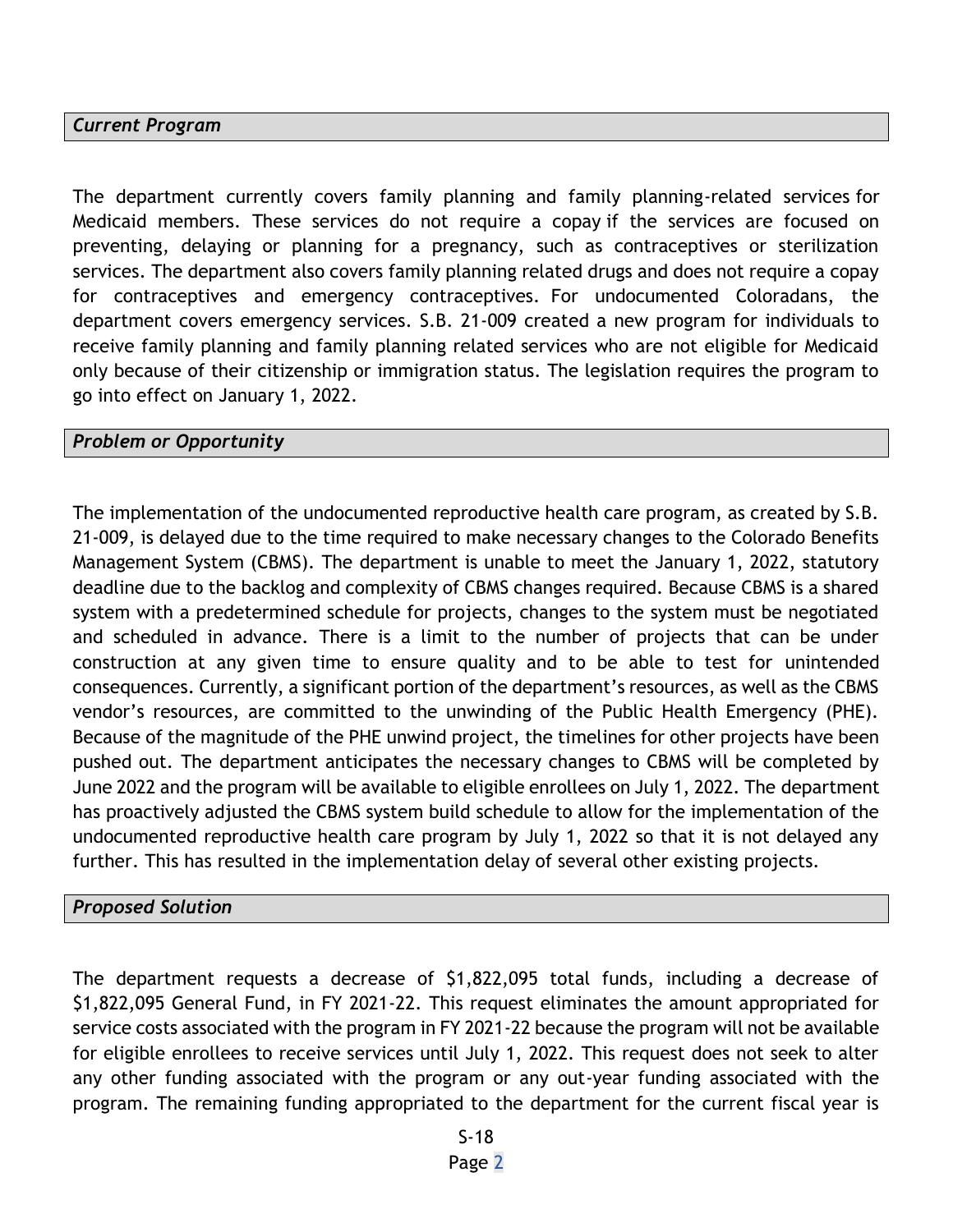administrative in nature. In order for the program to be available on July 1, 2022, all current administrative funding is needed to ensure appropriate training, outreach, and system changes. Forecasted expenditures have not changed for FY 2022-23 or FY 2023-24.

If this request is not approved, the department will revert unused General Fund at the close of FY 2021-22. For those impacted by the delay in these benefits, the department will be noticing this change publicly and redirecting individuals to local family planning clinics that are funded through CDPHE, ensuring that in the interim they are not left without these critical services.

# *Anticipated Outcomes*

The department anticipates that the approval of this request will ensure that the funding associated with the undocumented reproductive health care program as established by S.B. 21- 009 is accurate given the delay in implementation.

# *Assumptions and Calculations*

Due to a delay in the implementation of CBMS changes, the department is unable to meet the program implementation deadline of January 1, 2022. The delay in CBMS changes is caused by the complexity of the changes required to implement the undocumented reproductive health care program, the backlog of other required CBMS changes, and the critical implementation of system changes that are required to unwind the PHE. The department anticipates the program will be implemented by July 1, 2022. Because the program will not be available for eligible enrollees to receive services during FY 2021-22, the department will be unable to spend the amount appropriated for service costs. Summaries by line item and initiative are included in the appendix.

# *Supplemental, 1331 Supplemental or Budget Amendment Criteria*

New data has become available since the November 1, 2021 budget request submission. Specifically, the department has become aware of a delay in the implementation of the program, which means that the department will not spend any of the service costs for the program in FY 2021-22.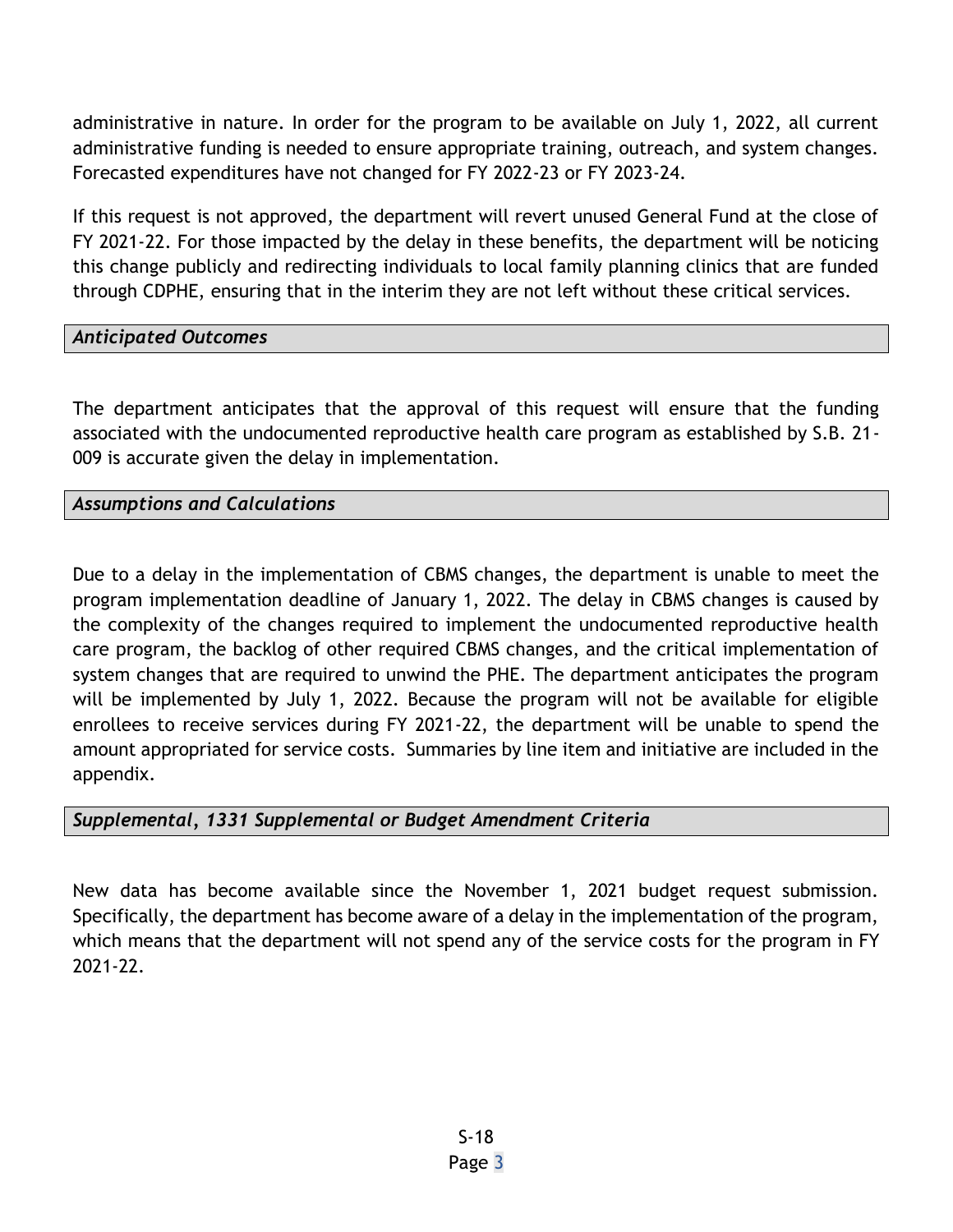#### S-18 Undocumented Reproductive Health Care Program Appendix A: Assumptions and Calculations

| Table 1.0<br>Summary by Line Item<br>FY 2021-22 |                                                                       |                |     |                    |            |                          |                      |                 |                           |  |
|-------------------------------------------------|-----------------------------------------------------------------------|----------------|-----|--------------------|------------|--------------------------|----------------------|-----------------|---------------------------|--|
| Row                                             | Line Item                                                             | Total Funds    |     | FTE General Fund I | Cash Funds | Reappropriate<br>d Funds | <b>Federal Funds</b> | <b>FFP Rate</b> | <b>Notes/Calculations</b> |  |
|                                                 | (6) Other Medical Services; Repoductive<br><b>Health Care Program</b> | (51, 822, 095) | 0.0 | (51, 822, 095)     | \$0        | \$0                      | \$0                  |                 | $0.00\%$ Table 2.0 Row A  |  |
|                                                 | <b>B</b> Total Request                                                | (51,822,095)   | 0.0 | (51, 822, 095)     | \$0        | S0                       | \$0                  |                 | 0.00% Row A               |  |

| Table 1.1<br>Summary by Line Item<br>FY 2022-23 and Ongoing |                                                                |                    |     |                  |                   |                          |                      |                 |                           |  |
|-------------------------------------------------------------|----------------------------------------------------------------|--------------------|-----|------------------|-------------------|--------------------------|----------------------|-----------------|---------------------------|--|
| <b>Row</b>                                                  | Line Item                                                      | <b>Total Funds</b> |     | FTE General Fund | <b>Cash Funds</b> | Reappropriate<br>d Funds | <b>Federal Funds</b> | <b>FFP Rate</b> | <b>Notes/Calculations</b> |  |
|                                                             | (6) Other Medical Services; Repoductive<br>Health Care Program | \$0                | 0.0 | \$0              | 50 <sub>1</sub>   | \$0                      | \$0                  |                 | 0.00% Table 2.1 Row A     |  |
|                                                             | <b>B</b> Total Request                                         | \$0.               | 0.0 | \$0              | \$0               | \$0                      | \$0                  | 0.00% Row A     |                           |  |